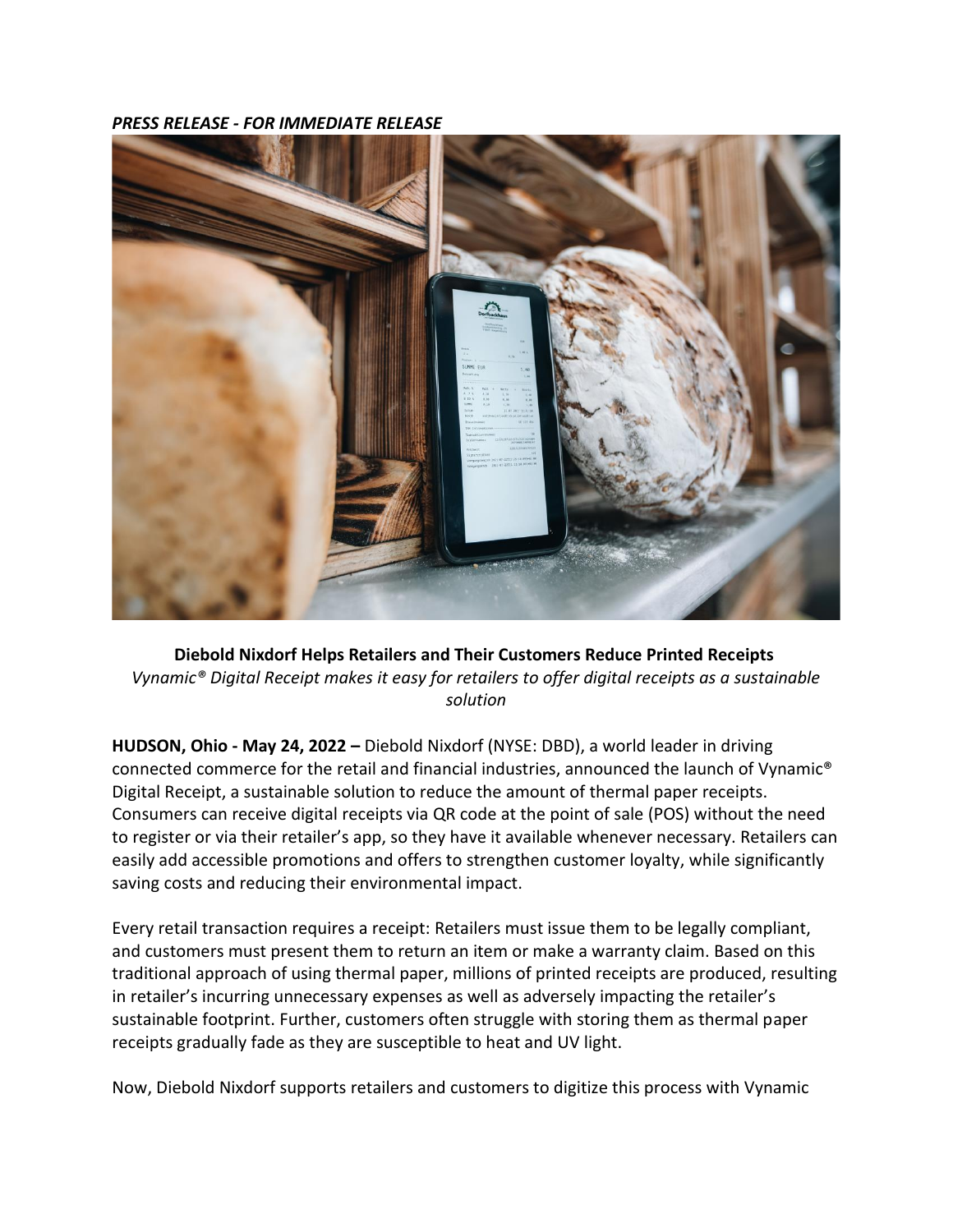Digital Receipt, a new solution based on technology from [anybill.](https://anybill.de/en) Diebold Nixdorf has integrated Vynamic Digital Receipt into its POS solution ecosystem of the cloud-native Vynamic® Retail Platform, performing as a sustainable interface to the customer. Thus, customers are not constrained to only printed receipts, retailers have the ability to present a QR code on a customer-facing screen\* at the point of sale. Customers can subsequently scan this code without the need to be registered. The digital receipt can then be stored on the customer mobile device without worrying about storing or fading of physical receipts anymore. Additionally, there are numerous environmental benefits such as: a typical supermarket can reduce 1 ton of waste, 50,000 liters of water, 10,000 kWh energy and 1 ton of carbon dioxide per year when all receipts are created digitally\*\*. The retailers themselves benefit from significant savings achievable with digital receipts compared to thermal paper costs, an improved footprint and this offers retailers the ability to add additional content to digital receipts to advertise promotions and recommendations based on the customer's purchase.

Alternatively, digital receipts can be integrated into existing retailer apps and customers can be invited to join a loyalty program. Each time the customer makes a purchase, they scan the customer card that is displayed via consumer app or their digital wallet and benefit from loyalty rewards when linked to their loyalty card.

Ilhami Cantadurucu, vice president Retail Global Accounts, at Diebold Nixdorf said: "Digitizing receipts creates a triple-win situation for retailers, customers and the environment. We always look for ways to simplify retail processes and make them more efficient and sustainable. Supporting our retail customers with a solution for digital receipts that is easy to integrate into their POS system creates strong benefits and offers different ways to engage with shoppers according to their shopping habits."

Diebold Nixdorf will showcase Vynamic Digital Receipt at this year's EuroCIS, taking place May 31 – June 2 in Düsseldorf. Please [register here](https://www.dieboldnixdorf.com/en-us/about-us/news-and-events/events/eurocis/) to schedule a demo at Diebold Nixdorf's booth #D25, located in hall 9.

\* Compliant with §146 Absatz 2 AO in Germany[, Bundesfinanzministerium -](https://www.bundesfinanzministerium.de/Content/DE/FAQ/2020-02-18-steuergerechtigkeit-belegpflicht.html) Das Kassengesetz [für mehr Steuergerechtigkeit: Belegausgabepflicht stärkt Transparenz und hilft gegen](https://www.bundesfinanzministerium.de/Content/DE/FAQ/2020-02-18-steuergerechtigkeit-belegpflicht.html)  **[Steuerbetrug](https://www.bundesfinanzministerium.de/Content/DE/FAQ/2020-02-18-steuergerechtigkeit-belegpflicht.html)** 

\*\* based on 2.500 receipts/day, calculated with <https://www.papiernetz.de/informationen/nachhaltigkeitsrechner/>

## **About Diebold Nixdorf**

Diebold Nixdorf, Incorporated (NYSE: DBD) is a world leader in enabling connected commerce. They automate, digitize and transform the way people bank and shop. As a partner to the majority of the world's top 100 financial institutions and top 25 global retailers, their integrated solutions connect digital and physical channels conveniently, securely and efficiently for millions of consumers each day. The company has a presence in more than 100 countries with